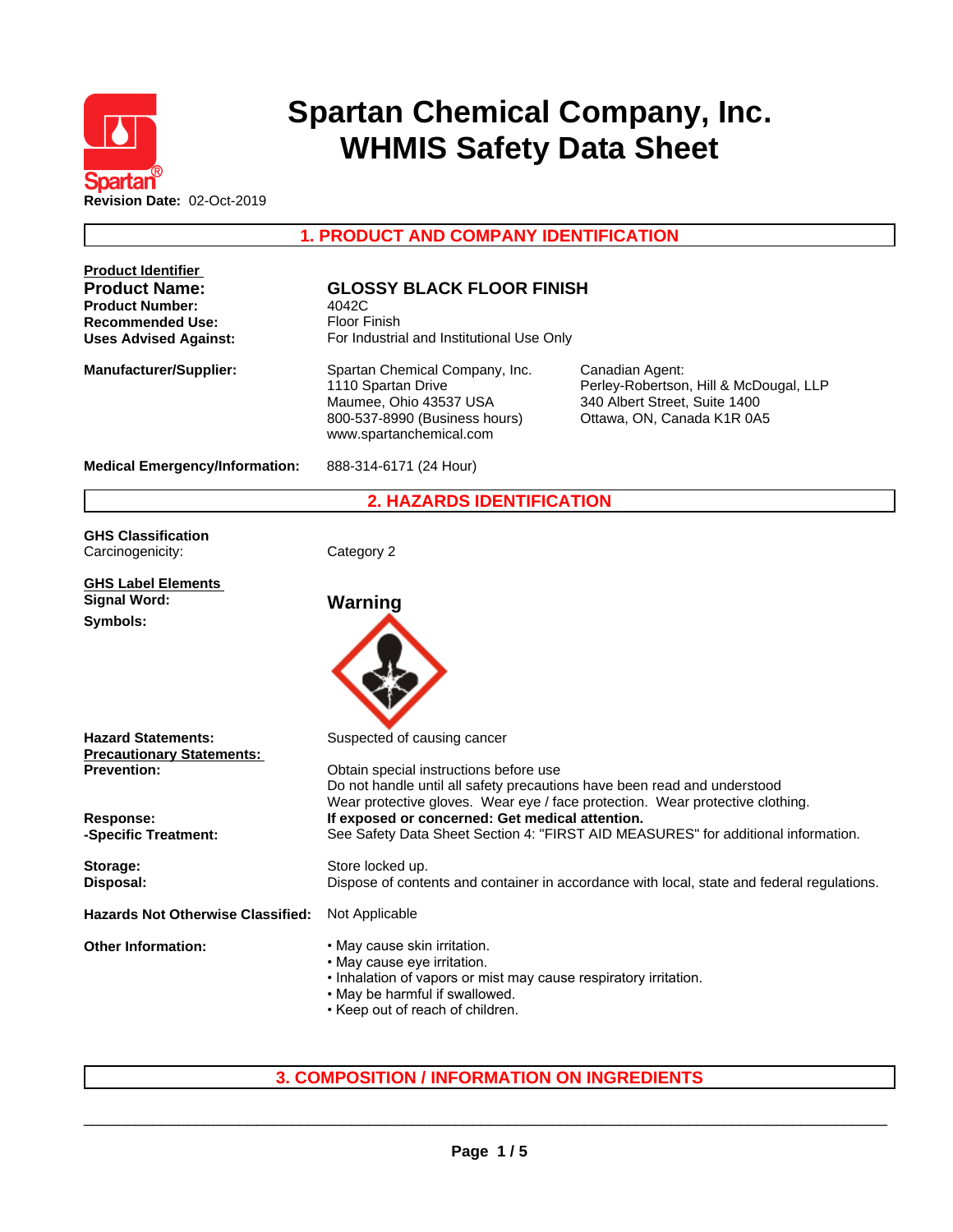#### 4042C - **GLOSSY BLACK FLOOR FINISH Revision Date:** 02-Oct-2019

| <b>Chemical Name</b>            | <b>CAS No</b> | Weight-%  |
|---------------------------------|---------------|-----------|
| Water                           | 7732-18-5     | 60-80     |
| Acrylate Copolymer              | 63744-68-3    | $10 - 30$ |
| Ethoxydiglycol                  | 111-90-0      |           |
| Modified Rosin Ester            | 68152-55-6    |           |
| <b>Tributoxyethyl Phosphate</b> | 78-51-3       | -b        |
| Carbon Black                    | 1333-86-4     |           |

The actual concentrations of the components in this product have been withheld as trade secrets.

#### **4. FIRST AID MEASURES -Eye Contact:** Rinse cautiously with water for several minutes. Remove contact lenses, if present and easy to do. Continue rinsing. If eye irritation persists: Get medical attention. **-Skin Contact:** Wash with plenty of soap and water If skin irritation or rash occurs: Get medical attention. Wash contaminated clothing before reuse. **-Inhalation:** Remove victim to fresh air and keep at rest in a position comfortable for breathing. Call a poison control center or physician if you feel unwell. **-Ingestion:** Rinse mouth. Do NOT induce vomiting. Never give anything by mouth to an unconscious person. Get medical attention if you feel unwell. **Note to Physicians:** Treat symptomatically. **5. FIRE-FIGHTING MEASURES Suitable Extinguishing Media:** Product does not support combustion, Use extinguishing agent suitable for type of surrounding fire **Specific Hazards Arising from the Chemical:** Dried product is capable of burning. Combustion products are toxic. **Hazardous Combustion Products:** May include Carbon monoxide Carbon dioxide and other toxic gases or vapors. **Protective Equipment and Precautions for Firefighters:** Wear MSHA/NIOSH approved self-contained breathing apparatus (SCBA) and full protective gear. Cool fire-exposed containers with water spray. **6. ACCIDENTAL RELEASE MEASURES Personal Precautions:** Avoid contact with skin, eyes or clothing. Use personal protective equipment as required. **Environmental Precautions:** Do not rinse spill onto the ground, into storm sewers or bodies of water. **Methods for Clean-Up:** Prevent further leakage or spillage if safe to do so. Contain and collect spillage with non-combustible absorbent material, (e.g. sand, earth, diatomaceous earth, vermiculite) and place in container for disposal according to local / national regulations (see Section 13). **7. HANDLING AND STORAGE Advice on Safe Handling:** Handle in accordance with good industrial hygiene and safety practice. Wash thoroughly after handling. **Storage Conditions:** Keep containers tightly closed in a dry, cool and well-ventilated place. Keep out of the reach of children. Keep from freezing. **Suggested Shelf Life:** 18 months from date of manufacture.

## **8. EXPOSURE CONTROLS / PERSONAL PROTECTION**

#### **Occupational Exposure Limits:** .

| <b>Chemical Name</b> | <b>ACGIH TLV</b>                  | <b>OSHA PEL</b>                     | <b>NIOSH</b>                               |
|----------------------|-----------------------------------|-------------------------------------|--------------------------------------------|
| Carbon Black         | TWA: $3 \text{ mg/m}^3$ inhalable | TWA: $3.5 \text{ mg/m}^3$           | IDLH: $1750$ mg/m <sup>3</sup>             |
| 1333-86-4            | particulate matter                | (vacated) TWA: $3.5 \text{ mg/m}^3$ | TWA: $3.5 \text{ mg/m}^3$                  |
|                      |                                   |                                     | TWA: 0.1 mg/m <sup>3</sup> Carbon black in |
|                      |                                   |                                     | presence of Polycyclic aromatic            |
|                      |                                   |                                     | hydrocarbons PAH                           |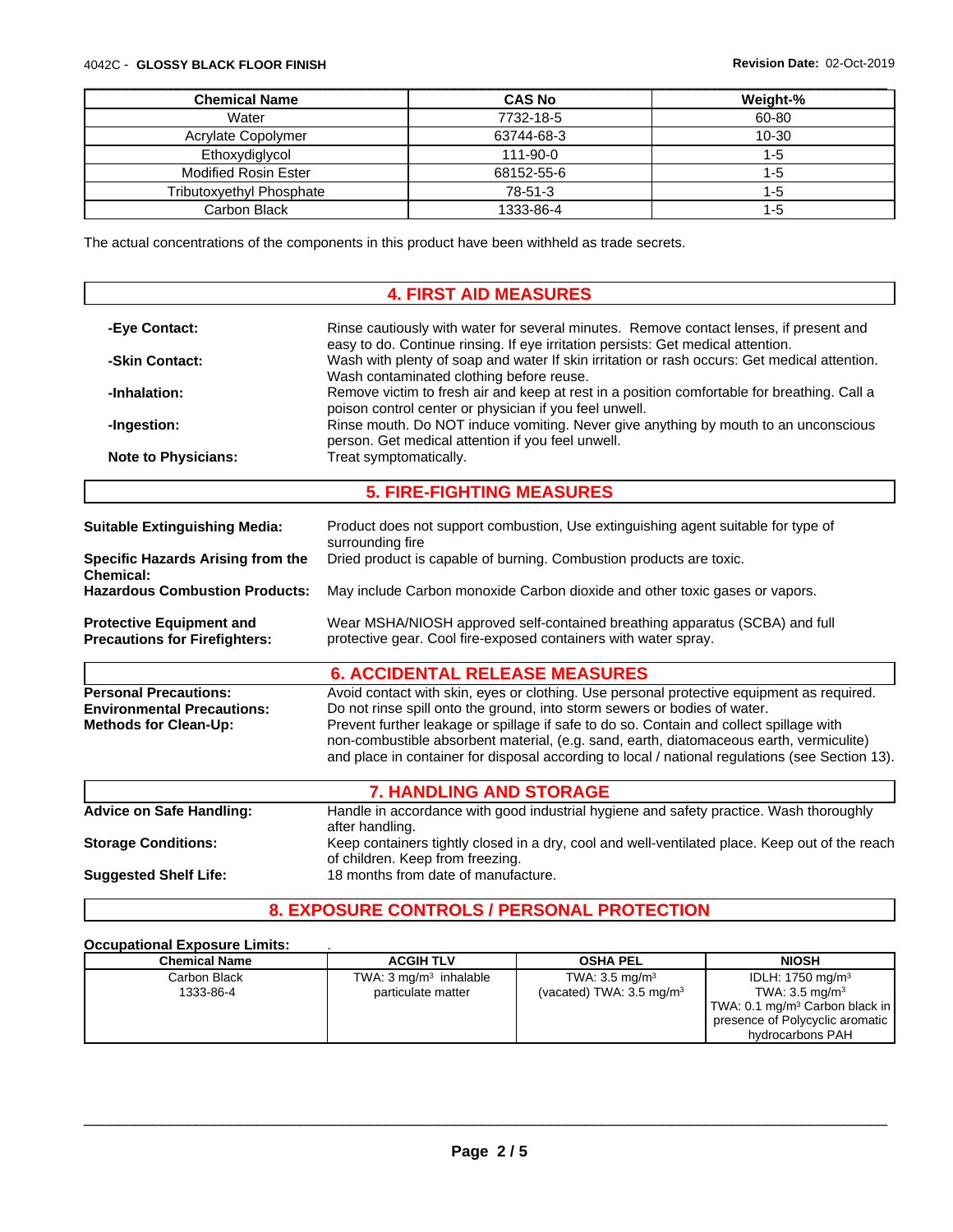| <b>Engineering Controls:</b>           | Provide good general ventilation.                                                       |
|----------------------------------------|-----------------------------------------------------------------------------------------|
|                                        | If work practices generate dust, fumes, gas, vapors or mists which expose workers to    |
|                                        | chemicals above the occupational exposure limits, local exhaust ventilation or other    |
|                                        | engineering controls should be considered.                                              |
| <b>Personal Protective Equipment</b>   |                                                                                         |
| <b>Eve/Face Protection:</b>            | Wear splash goggles.                                                                    |
| <b>Skin and Body Protection:</b>       | Wear rubber or other chemical-resistant gloves.                                         |
| <b>Respiratory Protection:</b>         | Not required with expected use.                                                         |
|                                        | If occupational exposure limits are exceeded or respiratory irritation occurs, use of a |
|                                        | NIOSH/MSHA approved respirator suitable for the use-conditions and chemicals in Section |
|                                        | 3 should be considered.                                                                 |
| <b>General Hygiene Considerations:</b> | Wash hands and any exposed skin thoroughly after handling.                              |
|                                        | See 29 CFR 1910.132-138 for further guidance.                                           |

 $\overline{\phantom{a}}$  ,  $\overline{\phantom{a}}$  ,  $\overline{\phantom{a}}$  ,  $\overline{\phantom{a}}$  ,  $\overline{\phantom{a}}$  ,  $\overline{\phantom{a}}$  ,  $\overline{\phantom{a}}$  ,  $\overline{\phantom{a}}$  ,  $\overline{\phantom{a}}$  ,  $\overline{\phantom{a}}$  ,  $\overline{\phantom{a}}$  ,  $\overline{\phantom{a}}$  ,  $\overline{\phantom{a}}$  ,  $\overline{\phantom{a}}$  ,  $\overline{\phantom{a}}$  ,  $\overline{\phantom{a}}$ 

# **9. PHYSICAL AND CHEMICAL PROPERTIES**

| Appearance/Physical State:            | Liquid                     |
|---------------------------------------|----------------------------|
| Color:                                | Black                      |
| lOdor:                                | Slight ammonia odor        |
| Odor Threshold:                       | No information available.  |
| pH:                                   | 8.6-9.0                    |
| Melting Point / Freezing Point:       | No information available.  |
| <b>Boiling Point / Boiling Range:</b> | 100 °C / 212 °F            |
| <b>Flash Point:</b>                   | 100 °C / > 212 °F ASTM D56 |
| <b>Evaporation Rate:</b>              | $< 1$ (Butyl acetate = 1)  |
| Flammability (solid, gas)             | No information available.  |
| <b>Upper Flammability Limit:</b>      | No information available.  |
| <b>Lower Flammability Limit:</b>      | No information available.  |
| Vapor Pressure:                       | No information available.  |
| Vapor Density:                        | lNo information available. |
| <b>Specific Gravity:</b>              | 1.036                      |
| Solubility(ies):                      | Miscible in water          |
| <b>Partition Coefficient:</b>         | No information available.  |
| <b>Autoignition Temperature:</b>      | No information available.  |
| <b>Decomposition Temperature:</b>     | lNo information available. |
| Viscosity:                            | lNo information available. |

# **10. STABILITY AND REACTIVITY**

| <b>Reactivity:</b>             | This material is considered to be non-reactive under normal conditions of use.              |
|--------------------------------|---------------------------------------------------------------------------------------------|
| <b>Chemical Stability:</b>     | Stable under normal conditions.                                                             |
|                                | Possibility of Hazardous Reactions: Not expected to occur with normal handling and storage. |
| <b>Conditions to Avoid:</b>    | Extremes of temperature and direct sunlight.                                                |
| <b>Incompatible Materials:</b> | Strong oxidizing agents. Strong acids.                                                      |
| <b>Hazardous Decomposition</b> | May include carbon monoxide, carbon dioxide (CO2) and other toxic gases or vapors.          |
| <b>Products:</b>               |                                                                                             |

## **11. TOXICOLOGICAL INFORMATION**

| <b>Likely Routes of Exposure:</b><br><b>Symptoms of Exposure:</b> | Eyes, Skin, Ingestion, Inhalation.                     |
|-------------------------------------------------------------------|--------------------------------------------------------|
| -Eye Contact:                                                     | Pain and redness.                                      |
| -Skin Contact:                                                    | Drying of the skin.                                    |
| -Inhalation:                                                      | Nasal discomfort and coughing.                         |
| -Ingestion:                                                       | Pain, nausea, vomiting and diarrhea.                   |
| Immediate, Delayed, Chronic Effects                               |                                                        |
| Product Information:                                              | Data not available or insufficient for classification. |
| Target Organ Effects:<br><b>Numerical Measures of Toxicity</b>    | -Eyes. Lymphatic System. Respiratory System.           |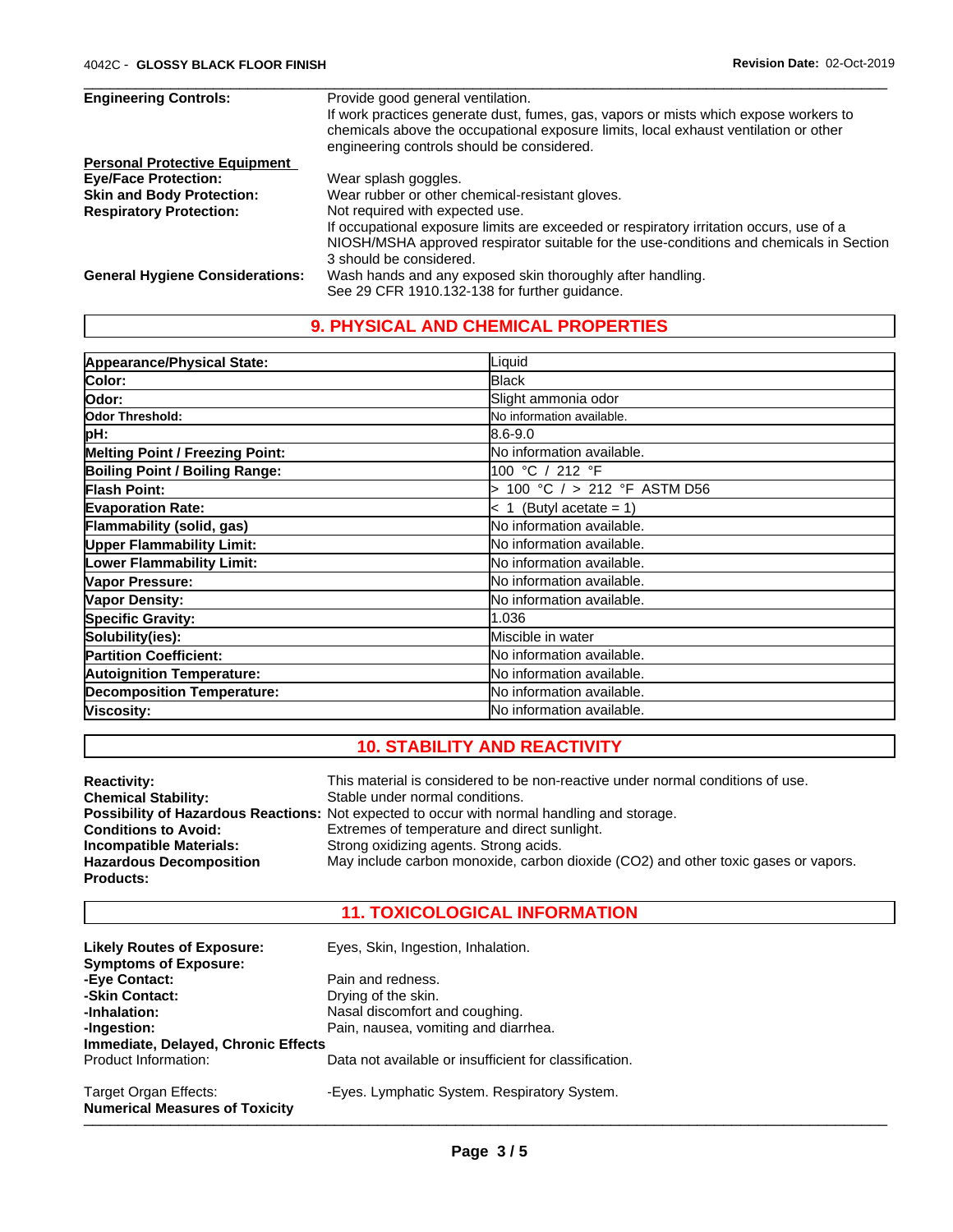The following acute toxicity estimates (ATE) are calculated based on the GHS document.

| ATEmix (oral):                 | 73062 mg/kg |
|--------------------------------|-------------|
| ATEmix (dermal):               | 49801 mg/kg |
| ATEmix (inhalation-dust/mist): | 64.7 ma/l   |

#### **Component Acute Toxicity Information**

| <b>Chemical Name</b>                       | Oral LD50             | <b>Dermal LD50</b>      | <b>Inhalation LC50</b>               |
|--------------------------------------------|-----------------------|-------------------------|--------------------------------------|
| Water<br>7732-18-5                         | $> 90$ mL/kg (Rat)    | Not Available           | Not Available                        |
| Ethoxydiglycol<br>111-90-0                 | $= 10502$ mg/kg (Rat) | $= 9143$ mg/kg (Rabbit) | $>$ 5240 mg/m <sup>3</sup> (Rat) 4 h |
| <b>Tributoxyethyl Phosphate</b><br>78-51-3 | $=$ 3 g/kg (Rat)      | $> 16$ mL/kg (Rabbit)   | $> 6.4$ mg/L (Rat) 4 h               |
| Carbon Black<br>1333-86-4                  | > 15400 mg/kg (Rat)   | Not Available           | Not Available                        |

 $\overline{\phantom{a}}$  ,  $\overline{\phantom{a}}$  ,  $\overline{\phantom{a}}$  ,  $\overline{\phantom{a}}$  ,  $\overline{\phantom{a}}$  ,  $\overline{\phantom{a}}$  ,  $\overline{\phantom{a}}$  ,  $\overline{\phantom{a}}$  ,  $\overline{\phantom{a}}$  ,  $\overline{\phantom{a}}$  ,  $\overline{\phantom{a}}$  ,  $\overline{\phantom{a}}$  ,  $\overline{\phantom{a}}$  ,  $\overline{\phantom{a}}$  ,  $\overline{\phantom{a}}$  ,  $\overline{\phantom{a}}$ 

### **Carcinogenicity:** The table below indicates whether each agency has listed any ingredient as a carcinogen.

| <b>Chemical Name</b>                       | <b>ACGIH</b>                  | <b>IARC</b> | <b>NITD</b><br>. | <b>OSHA</b> |
|--------------------------------------------|-------------------------------|-------------|------------------|-------------|
| <b>Black</b><br>شarbon.<br>$1333 - 86 - 4$ | ∴ t∩l ∿<br>.isted<br>1UI<br>. | Group 2B    | Not<br>Listec    | Listed      |

*IARC (International Agency for Research on Cancer): Group 2B - Possibly Carcinogenic to Humans*

# **12. ECOLOGICAL INFORMATION**

| <b>Ecotoxicity</b>                         |                             |                                                                                                                                                                                                                                                                          |                                             |                                              |
|--------------------------------------------|-----------------------------|--------------------------------------------------------------------------------------------------------------------------------------------------------------------------------------------------------------------------------------------------------------------------|---------------------------------------------|----------------------------------------------|
| <b>Chemical Name</b>                       | <b>Algae/Aquatic Plants</b> | Fish                                                                                                                                                                                                                                                                     | <b>Toxicity to</b><br><b>Microorganisms</b> | <b>Crustacea</b>                             |
| Ethoxydiglycol<br>111-90-0                 | Not Available               | 10000: 96 h Lepomis<br>macrochirus mg/L LC50<br>static 19100 - 23900: 96 h<br>Lepomis macrochirus mg/L<br>LC50 flow-through 11400 -<br>15700: 96 h Oncorhynchus<br>mykiss mg/L LC50<br>flow-through 11600 - 16700:<br>96 h Pimephales promelas<br>mg/L LC50 flow-through | Not Available                               | 3940 - 4670: 48 h Daphnia<br>magna mg/L EC50 |
| <b>Tributoxyethyl Phosphate</b><br>78-51-3 | Not Available               | 10.4 - 12.0: 96 h Pimephales<br>promelas mg/L LC50<br>flow-through                                                                                                                                                                                                       | Not Available                               | Not Available                                |

| Persistence and Degradability: | No information available. |
|--------------------------------|---------------------------|
| Bioaccumulation:               | No information available. |

**Other Adverse Effects:** No information available.

**13. DISPOSAL CONSIDERATIONS**

**Disposal of Wastes:** Dispose of in accordance with federal, state and local regulations. **Contaminated Packaging:** Dispose of in accordance with federal, state and local regulations.

## **14. TRANSPORT INFORMATION**

| TDG / DOT:<br><b>Proper Shipping Name:</b><br><b>Special Provisions:</b> | Not Regulated<br>Non-Hazardous Product<br>Shipping descriptions may vary based on mode of transport, quantities, package size,<br>and/or origin and destination. Check with a trained hazardous materials transportation<br>expert for information specific to your situation. |
|--------------------------------------------------------------------------|--------------------------------------------------------------------------------------------------------------------------------------------------------------------------------------------------------------------------------------------------------------------------------|
| IMDG:                                                                    | Not Regulated                                                                                                                                                                                                                                                                  |
| <b>Proper Shipping Name:</b>                                             | Non-Hazardous Product                                                                                                                                                                                                                                                          |